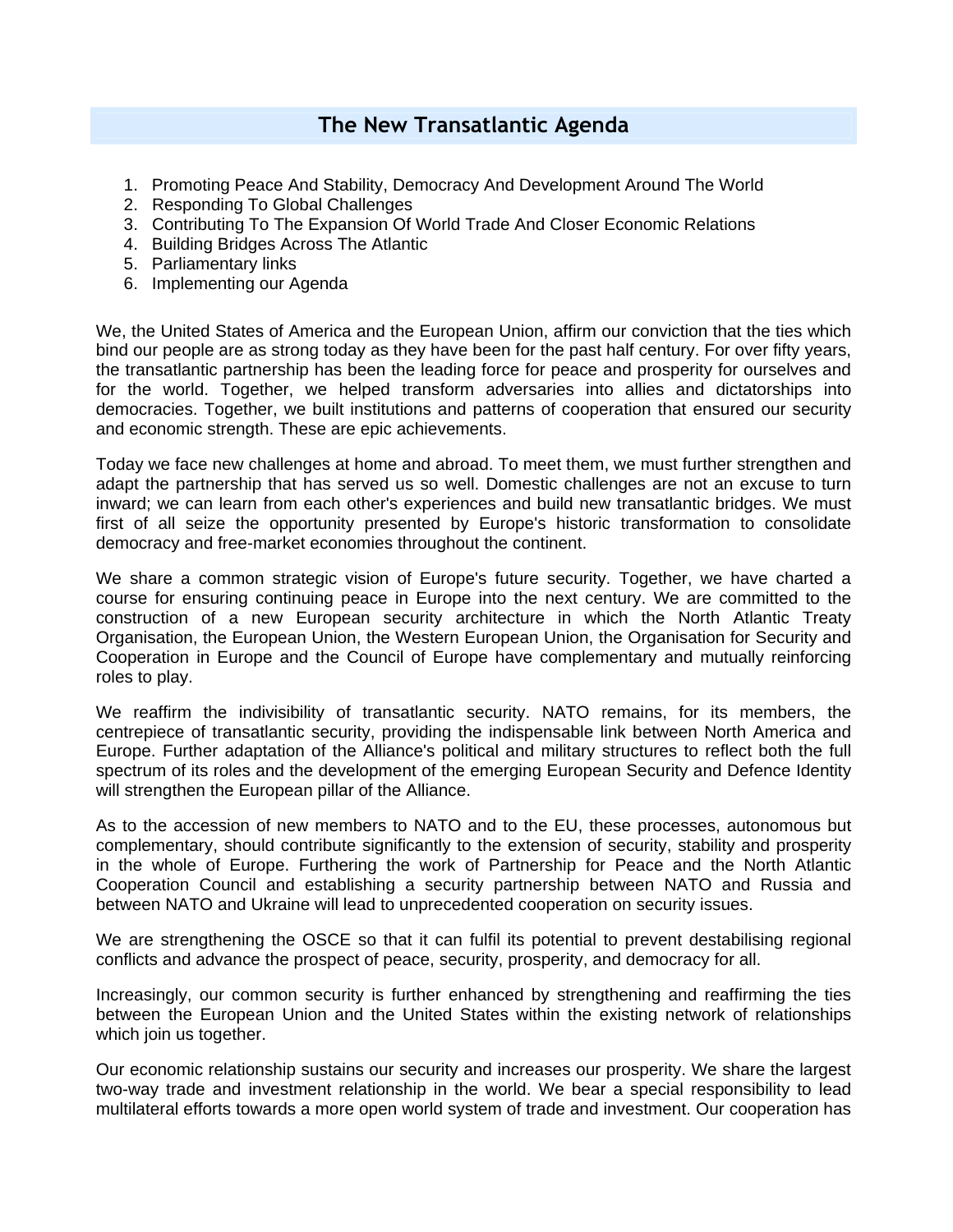made possible every global trade agreement, from the Kennedy Round to the Uruguay Round. Through the G-7, we work to stimulate global growth. And at the Organisation for Economic Cooperation and Development, we are developing strategies to overcome structural unemployment and adapt to demographic change.

We are determined to create a New Transatlantic Marketplace, which will expand trade and investment opportunities and multiply jobs on both sides of the Atlantic. This initiative will also contribute to the dynamism of the global economy.

At the threshold of a new century, there is a new world to shape--full of opportunities but with challenges no less critical than those faced by previous generations. These challenges can be met and opportunities fully realised only by the whole international community working together. We will work with others bilaterally, at the United Nations and in other multilateral fora.

We are determined to reinforce our political and economic partnership as a powerful force for good in the world. To this end, we will build on the extensive consultations established by the 1990 Transatlantic Declaration and the conclusions of our June 1995 Summit and move to common action.

Today we adopt a **New Transatlantic Agenda** based on a Framework for Action with four major goals:

*Promoting peace and stability, democracy and development around the world*. Together, we will work for an increasingly stable and prosperous Europe; foster democracy and economic reform in Central and Eastern Europe as well as in Russia, Ukraine and other new independent states; secure peace in the Middle East; advance human rights; promote non-proliferation and cooperate on development and humanitarian assistance.

*Responding to global challenges*. Together, we will fight international crime, drug-trafficking and terrorism; address the needs of refugees and displaced persons; protect the environment and combat disease.

*Contributing to the expansion of world trade and closer economic relations*. Together, we will strengthen the multilateral trading system and take concrete, practical steps to promote closer economic relations between us.

*Building bridges across the Atlantic*. Together, we will work with our business people, scientists, educators and others to improve communication and to ensure that future generations remain as committed as we are to developing a full and equal partnership.

Within this Framework, we have developed an extensive **Joint EU/U.S. Action Plan**. We will give special priority between now and our next Summit to the following actions:

## **I. Promoting Peace And Stability, Democracy And Development Around The World**

• We pledge to work boldly and rapidly, together and with other partners, to implement the peace, to assist recovery of the war-ravaged regions of the former Yugoslavia and to support economic and political reform and new democratic institutions. We will cooperate to ensure: (1) respect for human rights, for the rights of minorities and for the rights of refugees and displaced persons, in particular the right of return; (2) respect for the work of the War Crimes Tribunal, established by the United Nations Security Council, in order to ensure international criminal accountability; (3) the establishment of a framework for free and fair elections in Bosnia-Herzegovina as soon as conditions permit and (4) the implementation of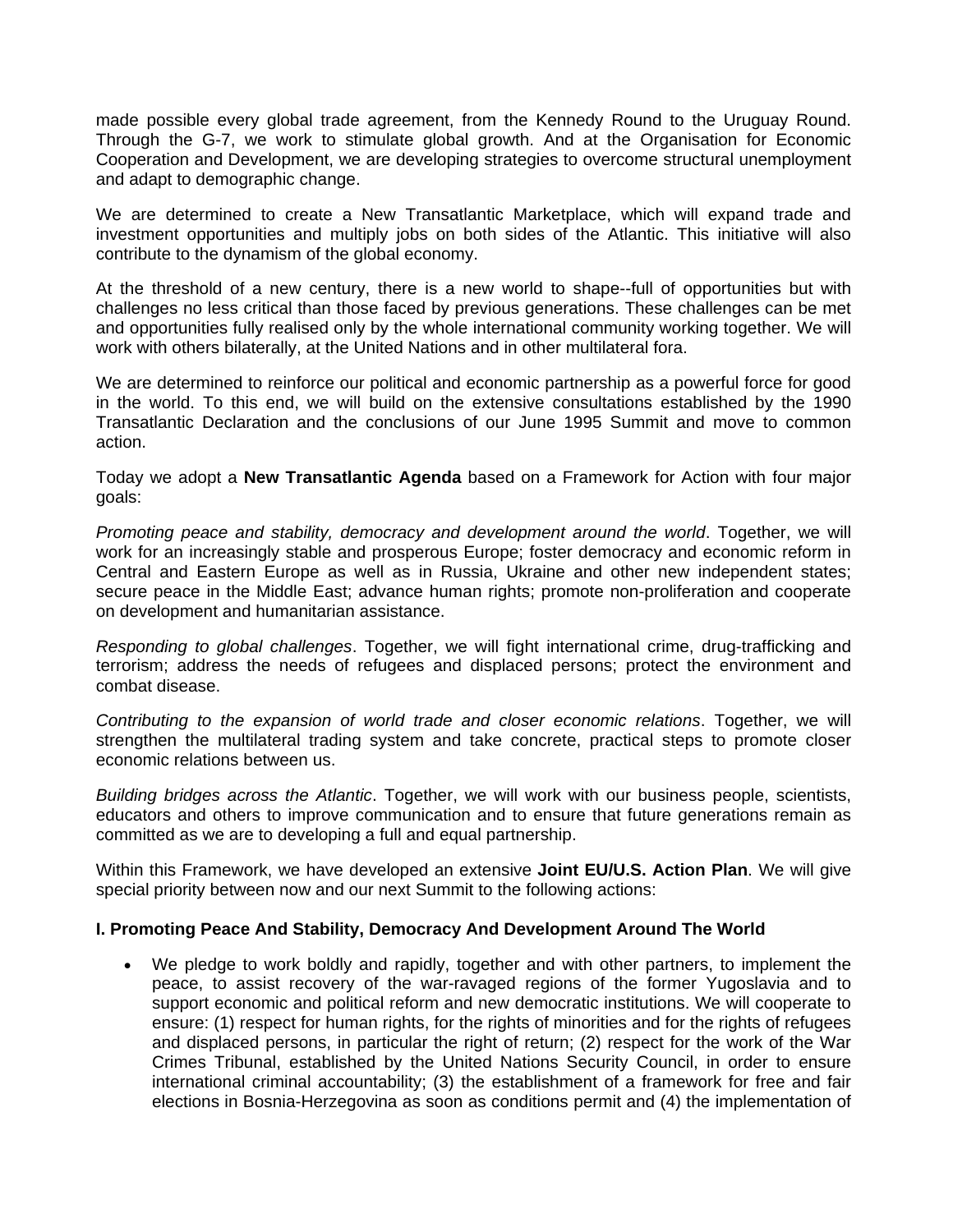the agreed process for arms control, disarmament and confidence-building measures. While continuing to provide humanitarian assistance, we will contribute to the task of reconstruction, subject to the implementation of the provisions of the peace settlement plan, in the context of the widest possible burden-sharing with other donors and taking advantage of the experience of international institutions, of the European Commission and of all relevant bilateral donors in the coordination mechanism.

- We will support the countries of Central and Eastern Europe in their efforts to restructure their economies and strengthen their democratic and market institutions. Their commitment to democratic systems of government, respect for minorities, human rights, market oriented economies and good relations with neighbours will facilitate their integration into our institutions. We are taking steps to intensify our cooperation aimed at sharing information, coordinating assistance programmes and developing common actions, protecting the environment and securing the safety of their nuclear power stations.
- We are determined to reinforce our cooperation to consolidate democracy and stability in Russia, Ukraine and other new independent states. We are committed to working with them in strengthening democratic institutions and market reforms, in protecting the environment, in securing the safety of their nuclear power stations and in promoting their integration into the international economy. An enduring and stable security framework for Europe must include these nations. We intend to continue building a close partnership with a democratic Russia. An independent, democratic, stable and nuclear weapons-free Ukraine will contribute to security and stability in Europe; we will cooperate to support Ukraine's democratic and economic reforms.
- We will support the Turkish Government's efforts to strengthen democracy and advance economic reforms in order to promote Turkey's further integration into the transatlantic community.
- We will work towards a resolution of the Cyprus question, taking into account the prospective accession of Cyprus to the European Union. We will support the UN Secretary General's Mission of Good Offices and encourage dialogue between and with the Cypriot communities.
- We reaffirm our commitment to the achievement of a just, lasting and comprehensive peace in the Middle East. We will build on the recent successes in the Peace Process, including the bold steps taken by Jordan and Israel, through concerted efforts to support agreements already concluded and to expand the circle of peace. Noting the important milestone reached with the signing of the Israeli-Palestinian Interim Agreement, we will play an active role at the Conference for Economic Assistance to the Palestinians, will support the Palestinian elections and will work ambitiously to improve the access we both give to products from the West Bank and the Gaza Strip. We will encourage and support the regional parties in implementing the conclusions of the Amman Summit. We will also continue our efforts to promote peace between Israel, Lebanon and Syria. We will actively seek the dismantling of the Arab boycott of Israel.
- We pledge to work together more closely in our preventive and crisis diplomacy; to respond effectively to humanitarian emergencies; to promote sustainable development and the building of democratic societies; and to support human rights.
- We have agreed to coordinate, cooperate and act jointly in development and humanitarian assistance activities. To this end, we will establish a High-Level Consultative Group to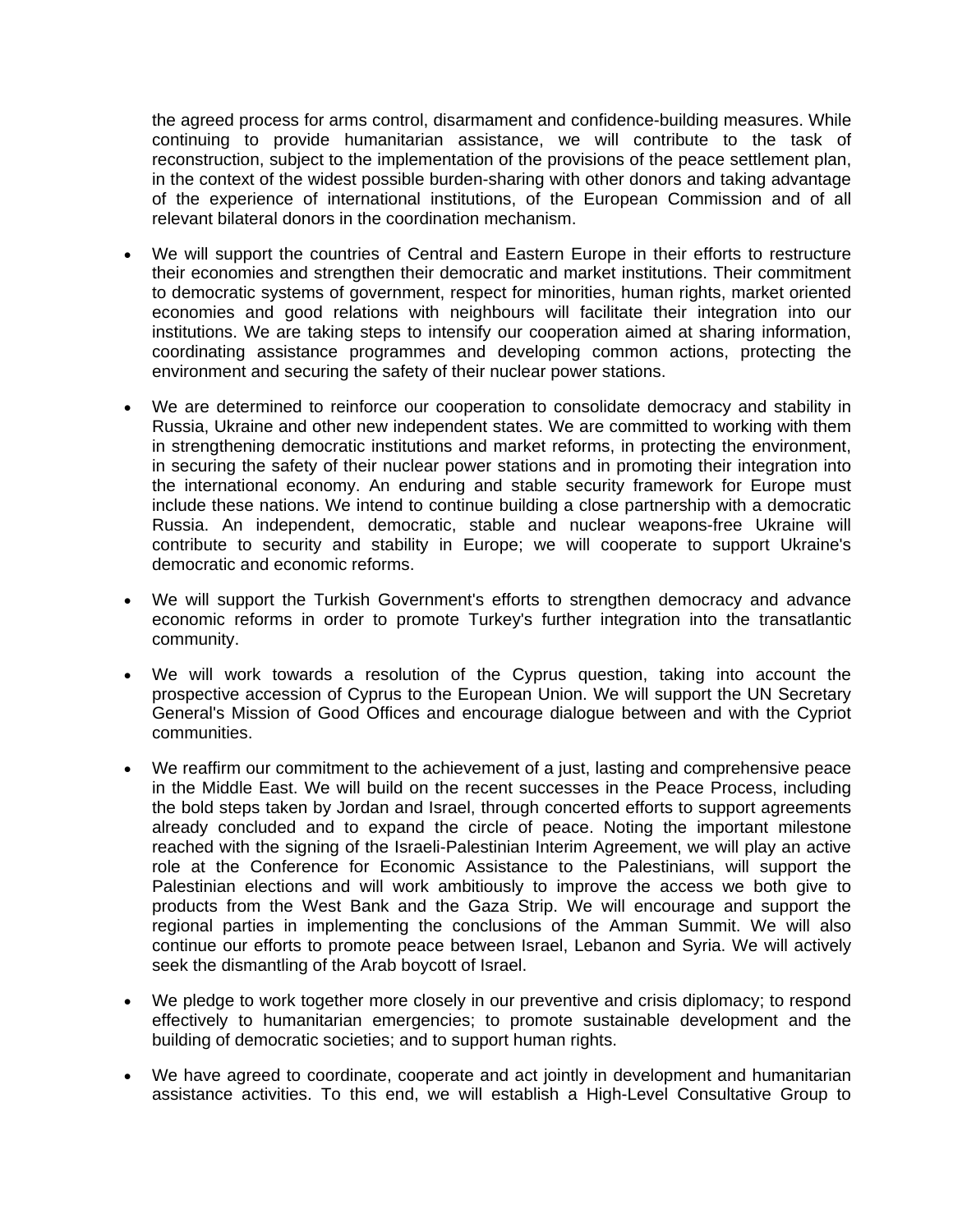review progress of existing efforts, to assess policies and priorities and to identify projects and regions for the further strengthening of cooperation.

- We will increase cooperation in developing a blueprint for UN economic and social reform. We will cooperate to find urgently needed solutions to the financial crisis of the UN system. We are determined to keep our commitments, including our financial obligations. At the same time, the UN must direct its resources to the highest priorities and must reform in order to meet its fundamental goals.
- We will provide support to the Korean Peninsula Energy Development Organisation (KEDO), underscoring our shared desire to resolve important proliferation challenges throughout the world.

## **II. Responding To Global Challenges**

- We are determined to take new steps in our common battle against the scourges of international crime, drug trafficking and terrorism. We commit ourselves to active, practical cooperation between the U.S. and the future European Police Office, EUROPOL. We will jointly support and contribute to ongoing training programmes and institutions for crimefighting officials in Central and Eastern Europe, Russia, Ukraine, other new independent states and other parts of the globe.
- We will work together to strengthen multilateral efforts to protect the global environment and to develop environmental policy strategies for sustainable world-wide growth. We will coordinate our negotiating positions on major global environmental issues, such as climate change, ozone layer depletion, persistent organic pollutants, desertification and erosion and contaminated soils. We are undertaking coordinated initiatives to disseminate environmental technologies and to reduce the public health risks from hazardous substances, in particular from exposure to lead. We will strengthen our bilateral cooperation on chemicals, biotechnology and air pollution issues.
- We are committed to develop and implement an effective global early warning system and response network for new and re-emerging communicable diseases such as AIDS and the Ebola virus, and to increase training and professional exchanges in this area. Together, we call on other nations to join us in more effectively combating such diseases.

# **III. Contributing To The Expansion Of World Trade And Closer Economic Relations**

- We have a special responsibility to strengthen the multilateral trading system, to support the World Trade Organisation and to lead the way in opening markets to trade and investment.
- We will contribute to the expansion of world trade by fully implementing our Uruguay Round commitments, work for the completion of the unfinished business by the agreed timetables and encourage a successful and substantive outcome for the Singapore WTO Ministerial Meeting in December 1996. In this context we will explore the possibility of agreeing on a mutually satisfactory package of tariff reductions on industrial products, and we will consider which, if any, Uruguay Round obligations on tariffs can be implemented on an accelerated basis. In view of the importance of the information society, we are launching a specific exercise in order to attempt to conclude an information technology agreement.
- We will work together for the successful conclusion of a Multilateral Agreement on Investment at the OECD that espouses strong principles on international investment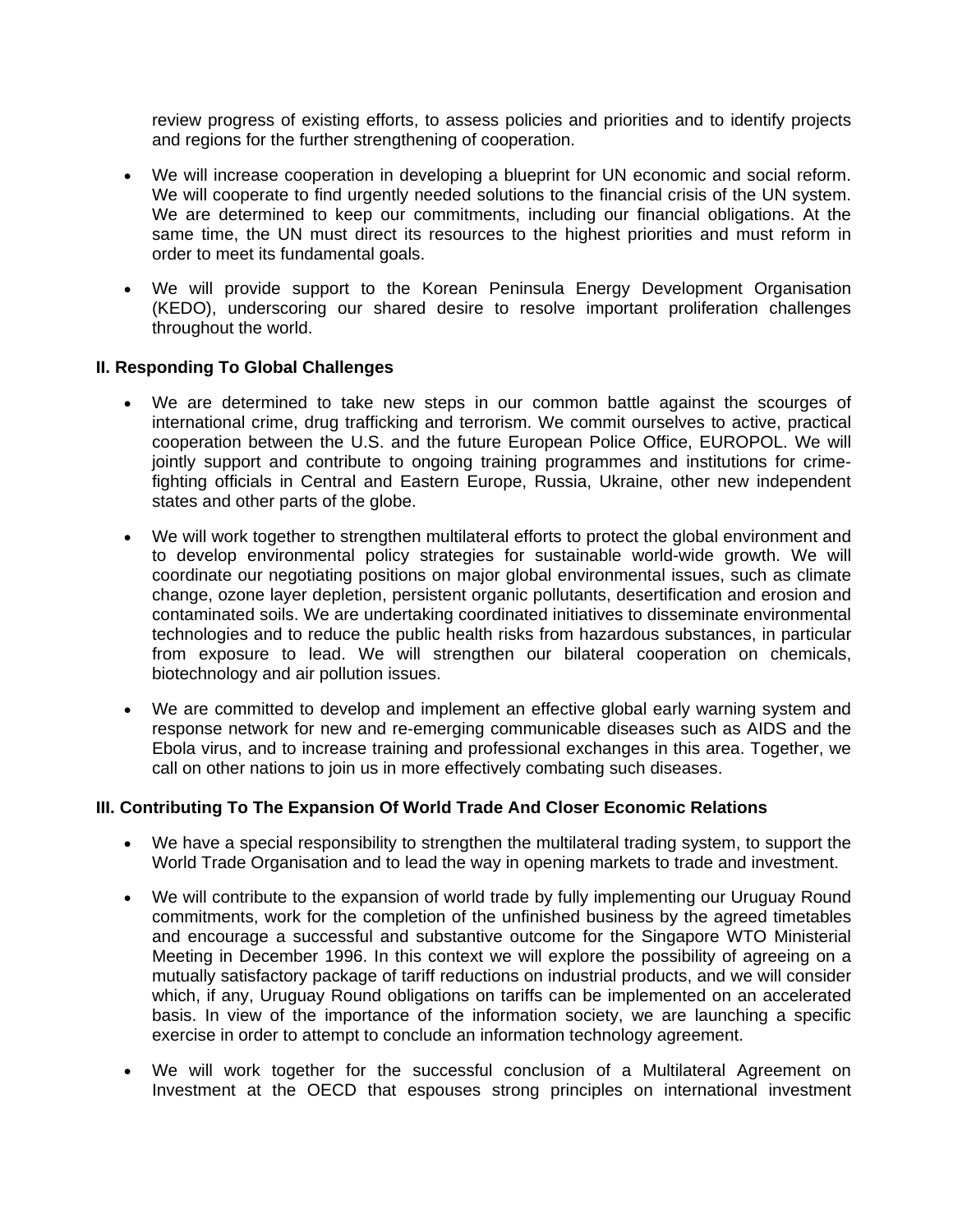liberalisation and protection. Meanwhile, we will work to develop discussion of the issue with our partners at the WTO. We will address in appropriate fora problems where trade intersects with concerns for the environment, internationally recognised labour standards and competition policy. We will cooperate in creating additional trading opportunities, bilaterally and throughout the world, in conformity with our WTO commitments.

- Without detracting from our cooperation in multilateral fora, we will create a New Transatlantic Marketplace by progressively reducing or eliminating barriers that hinder the flow of goods, services and capital between us. We will carry out a joint study on ways of facilitating trade in goods and services and further reducing or eliminating tariff and non-tariff barriers.
- We will strengthen regulatory cooperation, in particular by encouraging regulatory agencies to give a high priority to cooperation with their respective transatlantic counterparts, so as to address technical and non-tariff barriers to trade resulting from divergent regulatory processes. We aim to conclude an agreement on mutual recognition of conformity assessment (which includes certification and testing procedures) for certain sectors as soon as possible. We will continue the ongoing work in several sectors and identify others for further work.
- We will endeavour to conclude by the end of 1996 a customs cooperation and mutual assistance agreement between the European Community and the U.S.
- To allow our people to take full advantage of newly developed information technology and services, we will work toward the realisation of a Transatlantic Information Society.
- Given the overarching importance of job creation, we pledge to cooperate in the follow-up to the Detroit Jobs Conference and to the G-7 Summit initiative. We look forward to further cooperation in the run up to the G-7 Jobs Conference in France, at the next G-7 Summit in the Summer of 1996 and in other fora such as the OECD. We will establish a joint working group on employment and labour-related issues.

## **IV. Building Bridges Across The Atlantic**

- We recognise the need to strengthen and broaden public support for our partnership. To that end, we will seek to deepen the commercial, social, cultural, scientific and educational ties among our people. We pledge to nurture in present and future generations the mutual understanding and sense of shared purpose that has been the hallmark of the post-war period.
- We will not be able to achieve these ambitious goals without the backing of our respective business communities. We will support, and encourage the development of, the transatlantic business relationship, as an integral part of our wider efforts to strengthen our bilateral dialogue. The successful conference of EU and U.S. business leaders which took place in Seville on 10/11 November 1995 was an important step in this direction. A number of its recommendations have already been incorporated into our Action Plan and we will consider concrete follow-up to others.
- We will actively work to reach a new comprehensive EC-U.S. science and technology cooperation agreement by 1997.
- We believe that the recent EC/U.S. Agreement on Cooperation in Education and Vocational Training can act as a catalyst for a broad spectrum of innovative cooperative activities of